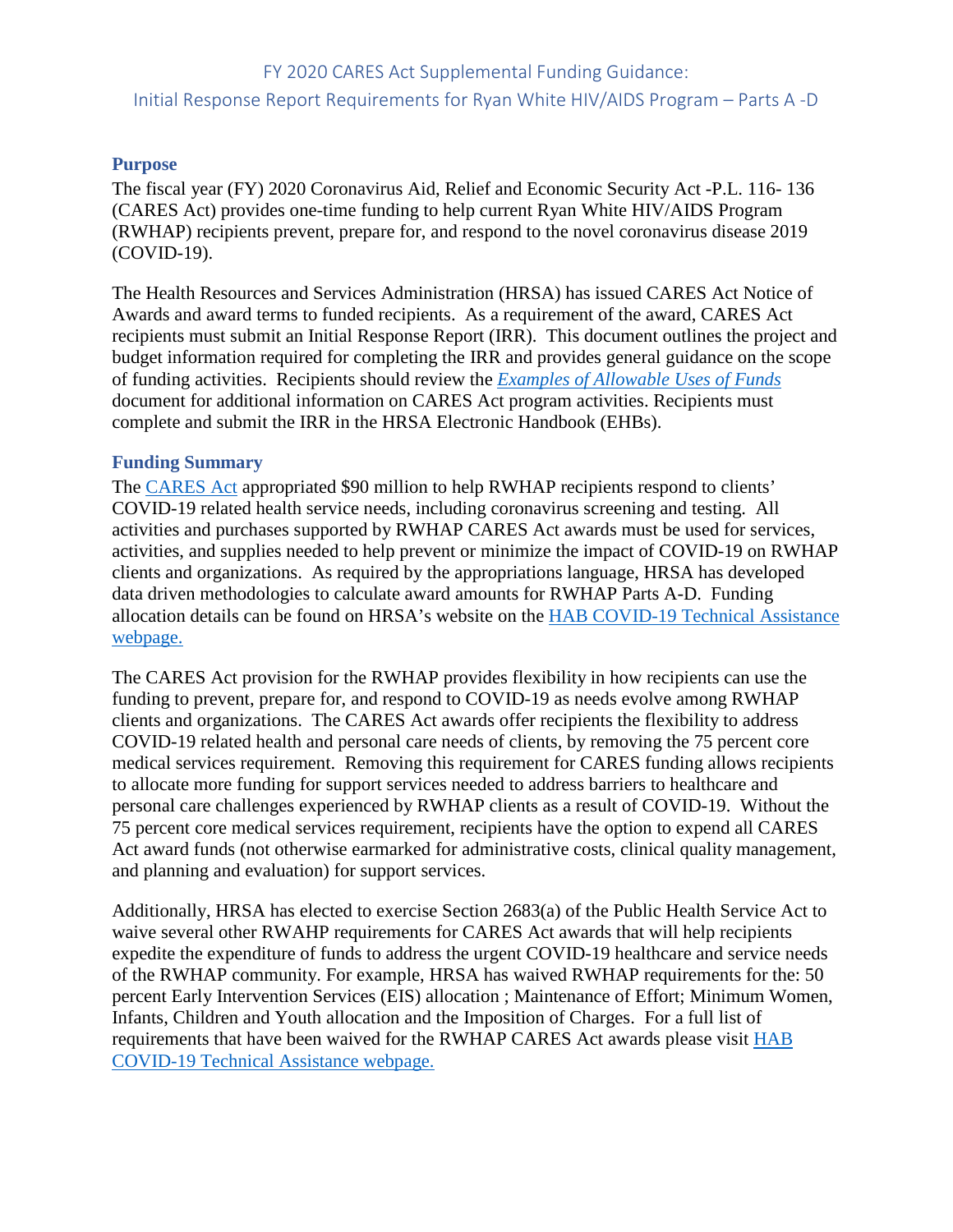CARES recipients will also have other time-limited award administration flexibilities currently extended under the Office of Management and Budget (OMB) Memorandum [M-20-17](https://www.whitehouse.gov/wp-content/uploads/2020/03/M-20-17.pdf) - Administrative Relief for Recipients and Applicants of Federal Financial Assistance Directly Impacted by the Novel Coronavirus (COVID-19).

CARES award recipients may not use grant funds for costs that are reimbursed or compensated by other federal or state programs that provide for such benefits, including but not limited to the Small Business Administration's Paycheck Protection Program, the \$100 billion Public Health and Social Services Emergency, or unemployment compensation.

Funding may support a wide range of in-scope (allowable RWHAP) activities dating back to January 20, 2020. Testing, including temporary drive-or walk-up testing, and laboratory services is a paramount need in many communities. HRSA encourages recipients to leverage this funding to expand COVID-19 screening and testing for RWHAP clients, consistent with [CDC guidance](https://www.cdc.gov/coronavirus/2019-ncov/index.html) for healthcare professionals and Federal, state, territorial and local public health recommendations. Funding may also be used to support:

- Educational activities for recipient clients, staff, and providers Assessments of RWHAP client symptoms,
	- o including by telephone, text monitoring systems or videoconference,
- Hiring and contracting with providers and other personnel,
- Training,
- Vehicles to transport RWHAP clients, personnel of recipients, or supplies (e.g., personal protective equipment, infection control supplies),
- Equipment (e.g., telehealth equipment, temporary and non-fixed barriers to separate clients), and
- Health information technology (e.g., technology to support tracking, sharing, and reporting capacity).

Examples of uses of funding are available on the [HAB COVID-19 Technical Assistance](https://hab.hrsa.gov/program-grants-management/coronavirus-covid-19-response)  [webpage.](https://hab.hrsa.gov/program-grants-management/coronavirus-covid-19-response)

## **Required Supporting Documents**

As stated in your Notice of Award (NoA), you must submit the following information via the HRSA EHBs within 30 days of award release date. Recipients are reminded that you are able to begin expending your funds immediately upon acceptance of the award. You are not required to wait until this report is submitted.

- 1. **CARES Activity Overview**. Provide a brief narrative (1-2 pages) describing how funds have been (dating back to January 20, 2020) or will be used to support activities to prevent, prepare for, and respond to COVID-19 using the categories below. Descriptions of each category provide general guidance; HRSA recognizes that many COVID-19 activities and uses of funds may apply to more than one category.
	- **Prevent**--Promote prevention practices and/or administer countermeasures to reduce risk of COVID-19 among RWHAP clients
	- **Prepare**—Enhance readiness, training, and services to respond to COVID-19 for RWHAP clients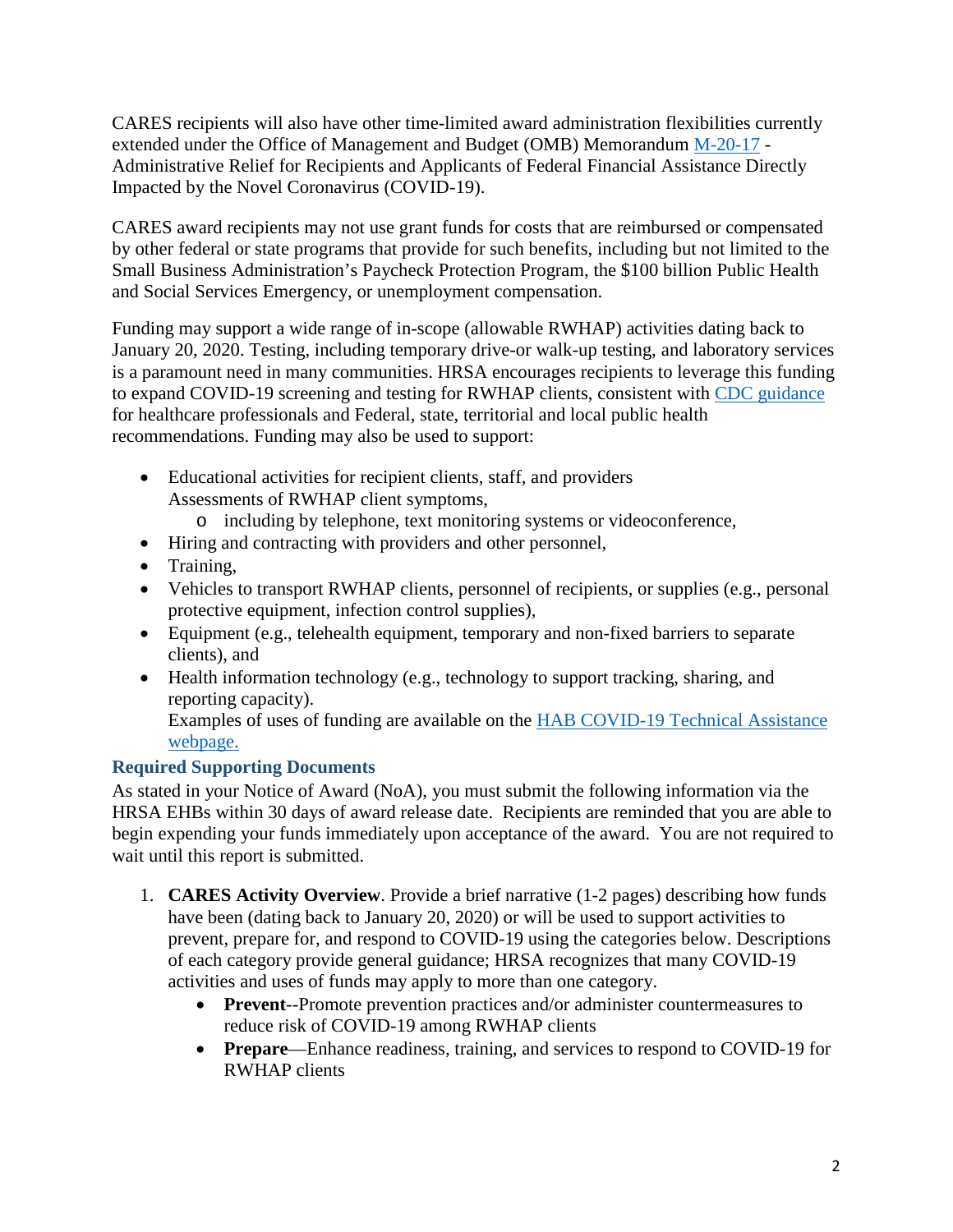• **Respond**—Assess, test, diagnose, treat, and limit the spread of COVID-19 among RWHAP clients

**NOTE**: HRSA acknowledges that your plans to use COVID-19 funds may change over time to respond to evolving circumstances. Re-budgeting is allowed as long as activities supported by COVID-19 fundsCARES comply with the Uniform Administrative Requirements, Cost Principles, and Audit Requirements for HHS Awards available at [http://www.ecfr.gov/cgi-bin/text-idx?node=pt45.1.75,](http://www.ecfr.gov/cgi-bin/text-idx?node=pt45.1.75) and continue to support in-scope COVID-19-related prevention, preparation, and response activities, consistent with the terms and conditions of the award.

- 2. **Budget Form**. Provide an SF-424A budget form that includes only the COVID-19 funds awarded. This award amount must be tracked separately from funds awarded under any existing RWHAP award issued to your organization. In alignment with standard program practice and in order to evaluate recipient's adherence to RWHAP legislative budget requirements, recipients must also provide a **separate program-specific line item budget** or **complete a program budget template** in accordance with your funded RWHAP program. Recipients should clearly identify costs subject to administrative and/or planning and evaluation cost caps.
- For RWHAP Parts A, C and D recipients administrative cost should not exceed **10 percent** of the total award.
- For RWHAP Part B recipient administrative costs must not exceed **10 percent** of the total award. The total combined costs of recipient administration and planning and evaluation (P&E) must not exceed **15 percent** of the total award.

The budget allocations on the line item must relate to the activities proposed in the project narrative. The total amount requested on the SF-424A and the total amount listed on the line item budget must match. The line item budget should be uploaded as an **attachment**. Please visit the HAB COVID-19 TA Webpage for [sample budget templates.](https://hab.hrsa.gov/program-grants-management/coronavirus-covid-19-response)

The following are ineligible costs:

- Cash payment to intended recipients of services
- Clinical research
- International travel
- Construction or land purchases (minor alterations and renovations to an existing facility to make it more suitable for the purposes of the award are allowable with prior HRSA approval)
- Syringe Services Programs (SSPs). Some aspects of SSPs are allowable with prior approval from HRSA and are in compliance with HHS and HRSA policy.
- Pre-Exposure Prophylaxis (PrEP) medications and related medical services or Post-Exposure Prophylaxis (PEP), as the person using PrEP or PEP does not have HIV and therefore, not eligible for COVID-19 funded medication.
- Funds may not be used for payments for any item or service to the extent that payment has been made, or reasonably can be expected to be made, with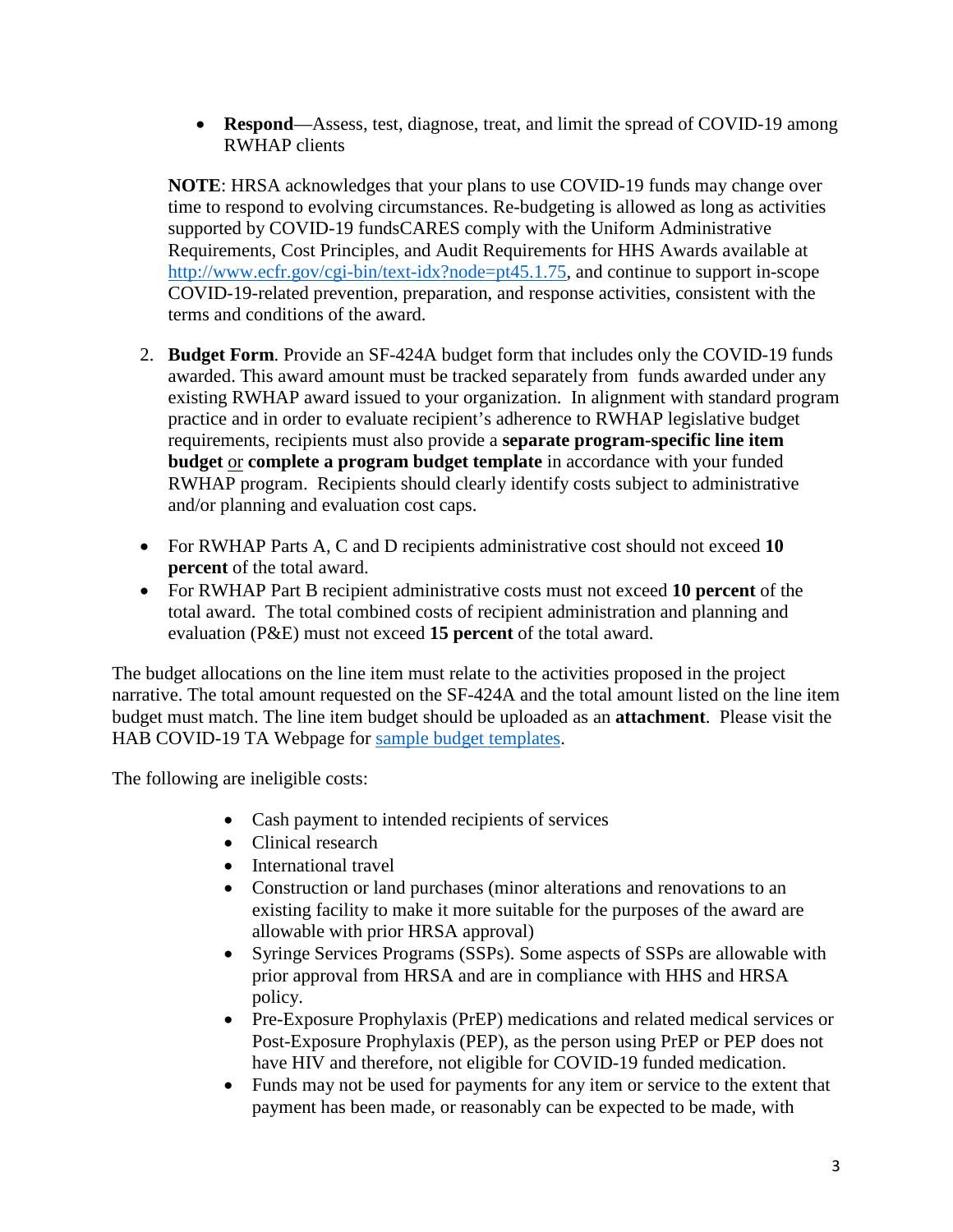respect to that item or service under any state compensation program, insurance policy, federal or state health benefits program or by an entity that provides health services on a prepaid basis (except for a program administered by or providing the services of the Indian Health Services).

**Administration/Planning and Evaluation - Administration** costs are costs associated with the administration of the grant. No more than 10 percent of the budget can be spent on administrative costs. You should allocate staff activities that are administrative in nature to administrative costs. The aggregate total of administrative expenditures for subrecipients, including all indirect costs, may **not** exceed 10 percent of the aggregate amount of all subawards.

**For RWHAP Part B** administration and planning and evaluation costs combined should not exceed 15 percent of the total award.

**For RWHAP Parts A, C and D** total administrative should not exceed 10 percent of the total award.

Please see PCN 15-01 for additional guidance on cost caps and indirect cost rates. <https://hab.hrsa.gov/sites/default/files/hab/Global/pcn1501.pdf>

**Budget Narrative.** Your budget narrative must clearly detail costs for each federal object class category, with calculations for how each cost is derived, and not include any ineligible cost. As provided for in OMB Memorandum [M-20-17](https://www.whitehouse.gov/wp-content/uploads/2020/03/M-20-17.pdf) - *Administrative Relief for Recipients and Applicants of Federal Financial Assistance Directly Impacted by the Novel Coronavirus (COVID-19)*, your budget should include any requested reimbursement of allowable costs incurred retroactive to January 20, 2020.

3. **Equipment List (as indicated).** If your budget includes equipment, provide an Equipment List Form. Equipment is tangible personal property (including information technology systems) that has a useful life of more than one year and a per-unit acquisition cost of at least \$5,000. Moveable equipment can be readily shifted from place to place without requiring a change in the utilities or structural characteristics of the space. Any equipment purchased with award funds must be pertinent to the COVID-19 activities, procured through a competitive process, and maintained, tracked, and disposed of in accordance with [45 C.F.R. Part 75.](https://www.ecfr.gov/cgi-bin/retrieveECFR?gp=1&SID=501752740986e7a2e59e46b724c0a2a7&ty=HTML&h=L&r=PART&n=pt45.1.75) While M-20-17 remains in effect, you may request that HRSA waive the procurement requirements contained in 2 CFR § 200.319(b) regarding geographical preferences, and 2 CFR § 200.321 regarding contracting small and minority businesses, women's business enterprises, and labor surplus area firms.

For each item on the Equipment List Form, the following fields must be completed:

- **Type** Select clinical or non-clinical.
- **Item Description** Provide a description of each item.
- **Unit Price** Enter the price of each item.
- **Quantity** Enter of the number of each item to be purchased.
- **Total Price** The EHBs system will calculate the total price by multiplying the unit price by the quantity entered.